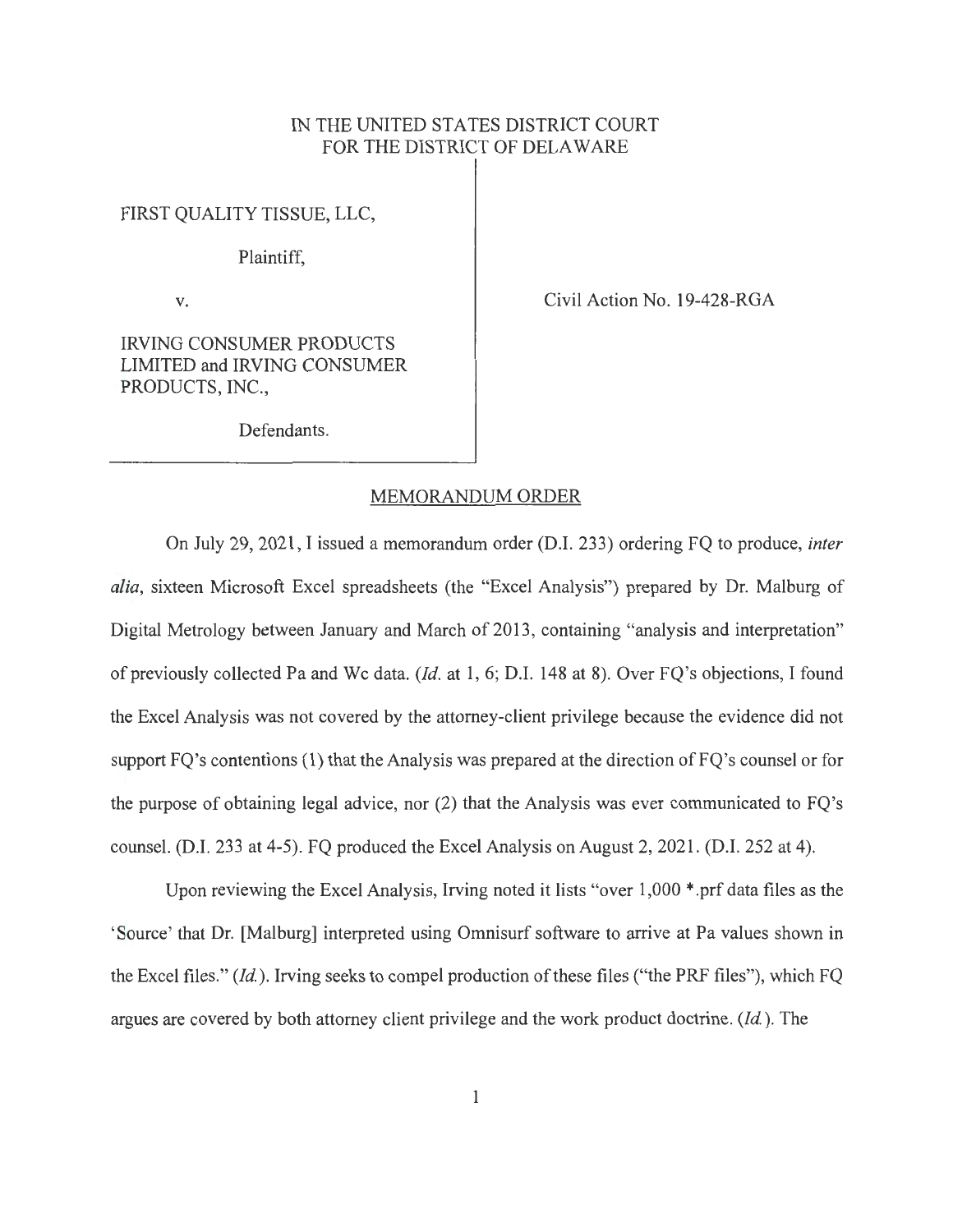Special Master issued an opinion (D.I. 252) denying Irving's motion to compel production, finding the PRF files are covered by attorney client privilege. Irving objects and FQ opposes Irving's objections. (D.I. 261, 265).

I review the objections *de novo.* 

From 2012-2013, Amster Rothstein & Ebenstein LLP ("Amster") worked with FQ "on patent prosecution and freedom to operate legal work relating to bath tissue." (D.I. 189-2 (Hausig Jan. 29, 2021 Decl.)  $\parallel$  3). "In relation to that work, in February 2012, Amster retained Dr.  $\parallel$ Malburg to act as a technical expert and consultant for First Quality." *(Id.)*. "Around June 2012," Mr. Hausig, an Amster attorney, directed FQ "including at least through confidential telephonic conversations with Dr. James Sealey, to perform profilometer testing on various tissues, to create PRF reports solely for use in connection with obtaining necessary information for ongoing freedom to operate and patent prosecution legal work relating to bath tissue." (D.I. 262-1 Ex. D (Hausig Aug. 19, 2021 Decl.)  $\P$  4). The PRF files contain the raw data generated from that testing. *(Id.*; D.I. 252 at 3).

Irving objects that the PRF files are not privileged because they contain "purely factual data," and the attorney-client privilege "only protects disclosure of communications; it does not protect disclosure of the underlying facts .... " (D.I. 261 at 4 (quoting *Upjohn Co.* v. *United States,*  449 U.S. 383, 395-96 (1981))). As I have previously explained, however, "Attorney-client privilege applies to communications involving technical information when they are made for the purpose of providing or obtaining legal advice." (D.I. 233 at 5 (citing *In re Spalding Sports Worldwide, Inc.,* 203 F.3d 800, 805 (Fed. Cir. 2000))). " [T]he central inquiry is whether the communication is one that was made by a client to an attorney for the purpose of obtaining legal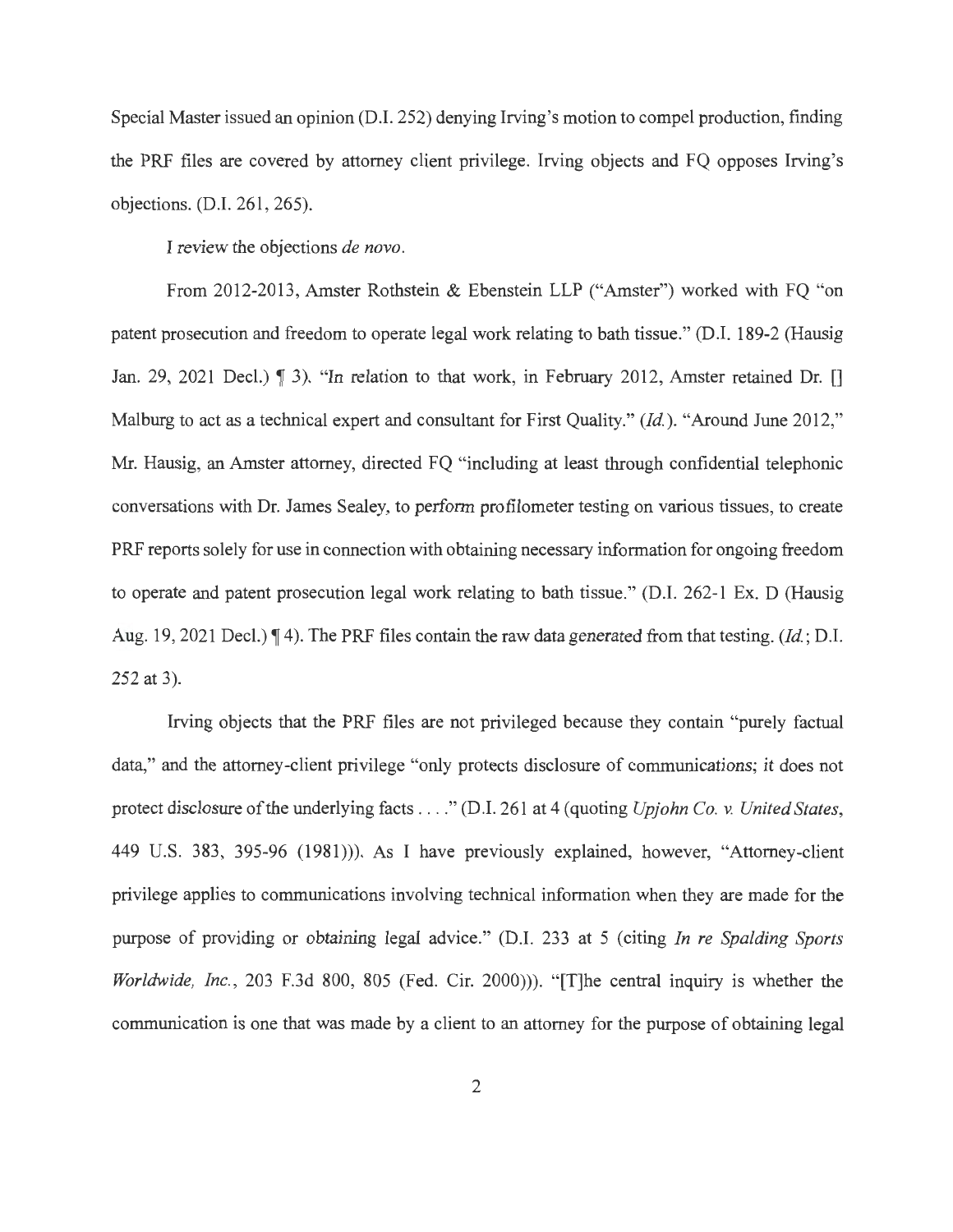advice or services." *In re Spalding,* 203 F.3d at 805. Here, the evidence shows that the PRF files were generated at the direction of Amster for the exclusive purpose of aiding Amster in providing freedom to operate and patent prosecution legal opinions. (D.I. 262-1 Ex. D **14);** *see Kimberly-Clark Corp. v. Tyco Healthcare Retail Grp.,* 2007 WL 1246411, at \* 1 (E.D. Wisc. 2007) (holding testing information was privileged where plaintiff was "not seeking to shield otherwise discoverable information merely by disclosing it to its attorney," but rather, ''the attorney's existence, and his rendering of legal advice, were the *sine qua non* of the information in the first place").<sup>1</sup>

Therefore, the relevant question, as it was with the Excel Analysis of the PRF files, is whether the information contained in the PRF files was actually communicated to Amster. I find that FQ has met its burden in showing that it was. Mr. Hausig declared that he "had a number of confidential telephonic meetings with Dr. Sealey about the PRF reports created at my direction," and that he "visited First Quality January 15-16, 2013 and over the course of the multi-day visit [] discussed confidentially the PRF reports and their contents with Dr. Sealey and other First Quality

<sup>1</sup> Irving argues *Kimberly-Clark* is "contrary to *Upjohn* and *Pfizer."* (D.I. 261 at 4). I disagree. *Upjohn's* holding that the inclusion of "underlying facts" in a communication to an attorney does not privilege those underlying facts assumes the client has knowledge of the underlying facts apart from the attorney-client communication. *Upjohn,* 449 U.S. at 395-96 (explaining a client "may not refuse to disclose any relevant fact within his knowledge merely because he incorporated a statement of such fact into his communication to his attorney").

Here, the PRF files did not pre-exist the communication between  $FQ$  and Amster – they were created as part of that confidential communication for the purpose of obtaining legal advice. For this reason, Irving's reliance on *Pfizer* is also inapt, because the PRF files cannot be "extracted" from the privileged communication – they are one and the same. *Pfizer Inc. v. Ranbaxy Lab'ys*, Ltd., 2004 WL 2323135, at \*1 (D. Del. 2004) ("Documents sent or prepared by counsel containing  $\Box$  factual information for the purpose of obtaining or giving legal advice are protected from disclosure, but to the extent purely factual information can be extracted, such information is discoverable.").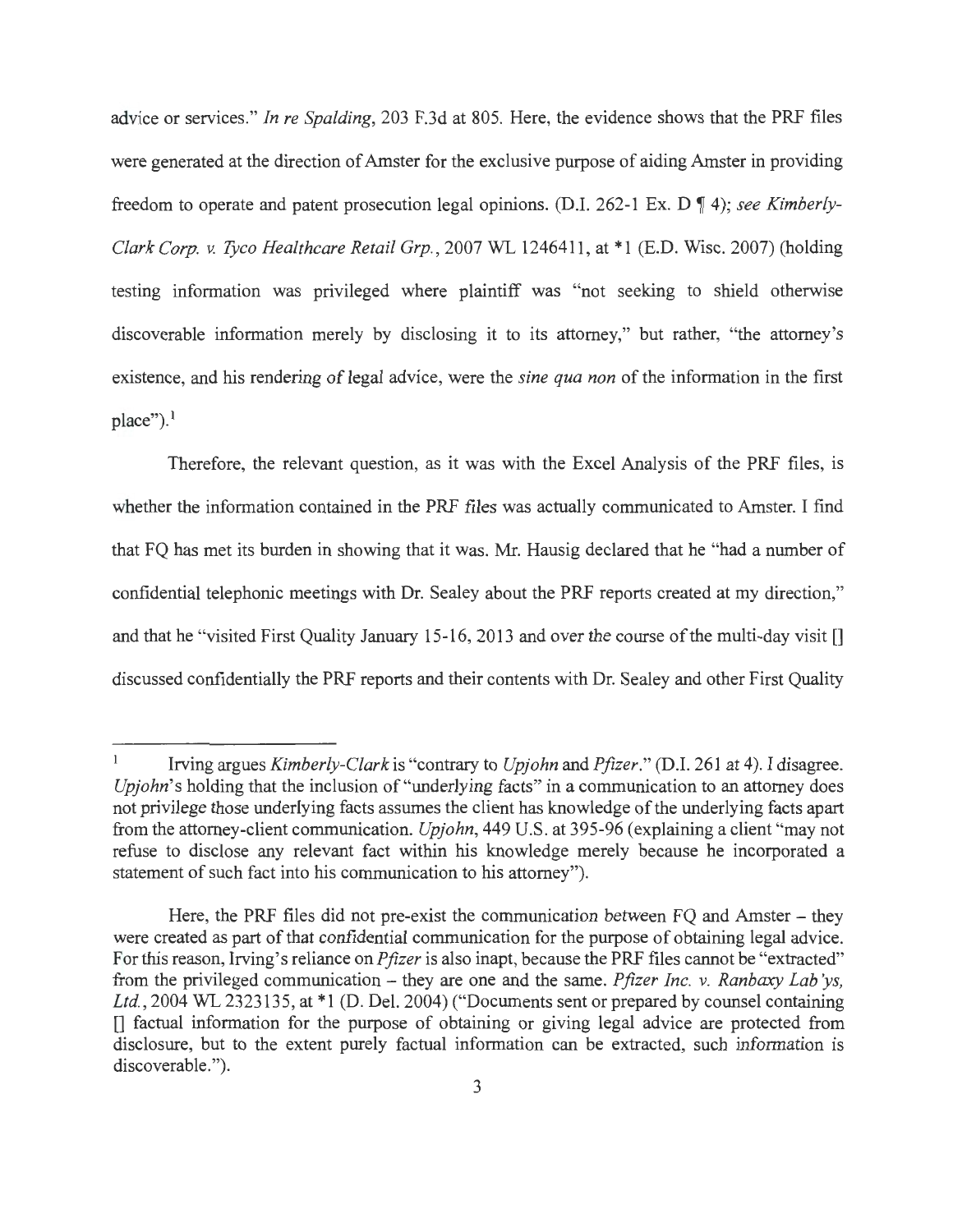employees, solely for legal purposes." *(Id.*  $\P\P$  5-6). Thus, I find the PRF files are protected by attorney-client privilege.

Irving cites no authority in support of its argument, "FQ's non-privileged use of [the PRF files to create the Excel Analysis] further evidences that they are not privileged." (D.I. 261 at 5). Therefore, I am not persuaded by it. My previous finding (D.I. 233 at 5-6) that the additional analysis and interpretation Dr. Malburg conducted for First Quality later in 2013, which resulted in the Excel Analysis, is not privileged, has no bearing on the issue here. Although the Excel Analysis is based on the PRF files, the two sets of files were created at different times, under separate consulting agreements. *(See D.I. 262-1 Ex. D*  $\mathbb{I}$  3-6; D.I. 233 at 3-4). The PRF files were created by Dr. Malburg for Amster and were shared and discussed with Amster attorneys (D.I. 262- 1 Ex. D  $\mathbb{M}$  3-6), whereas there is no evidence to show Amster ever even received the Excel Analysis (D.I. 233 at 3-4).

Irving argues,<sup>2</sup> "Even if the \*.prf files had been privileged, FQ waived that privilege by intentionally producing 200 of those files to support validity." (D.I. 261 at 7). Federal Rule of Evidence 502(a) states that when a "disclosure is made in a federal proceeding . .. [that] waives the attorney-client privilege ... , the waiver extends to an undisclosed communication or information in a federal . . . proceeding" so long as "(1) the waiver is intentional; (2) the disclosed

<sup>&</sup>lt;sup>2</sup> Although the Special Master addressed this argument, he also found that Irving had waived it, because Irving did not object to the Special Master's summary rejection of Irving's previous attempt to assert waiver under FRE 502(a) in Special Master Order #3. (D.I. 252 at 7). I disagree that Irving has waived this argument. Irving's waiver argument here is narrower than its previous waiver argument and depends on facts it did not know until the Excel Analysis was produced in August of 2021 (e.g., that all the PRF files were generated around the same time and were summarized in a single document).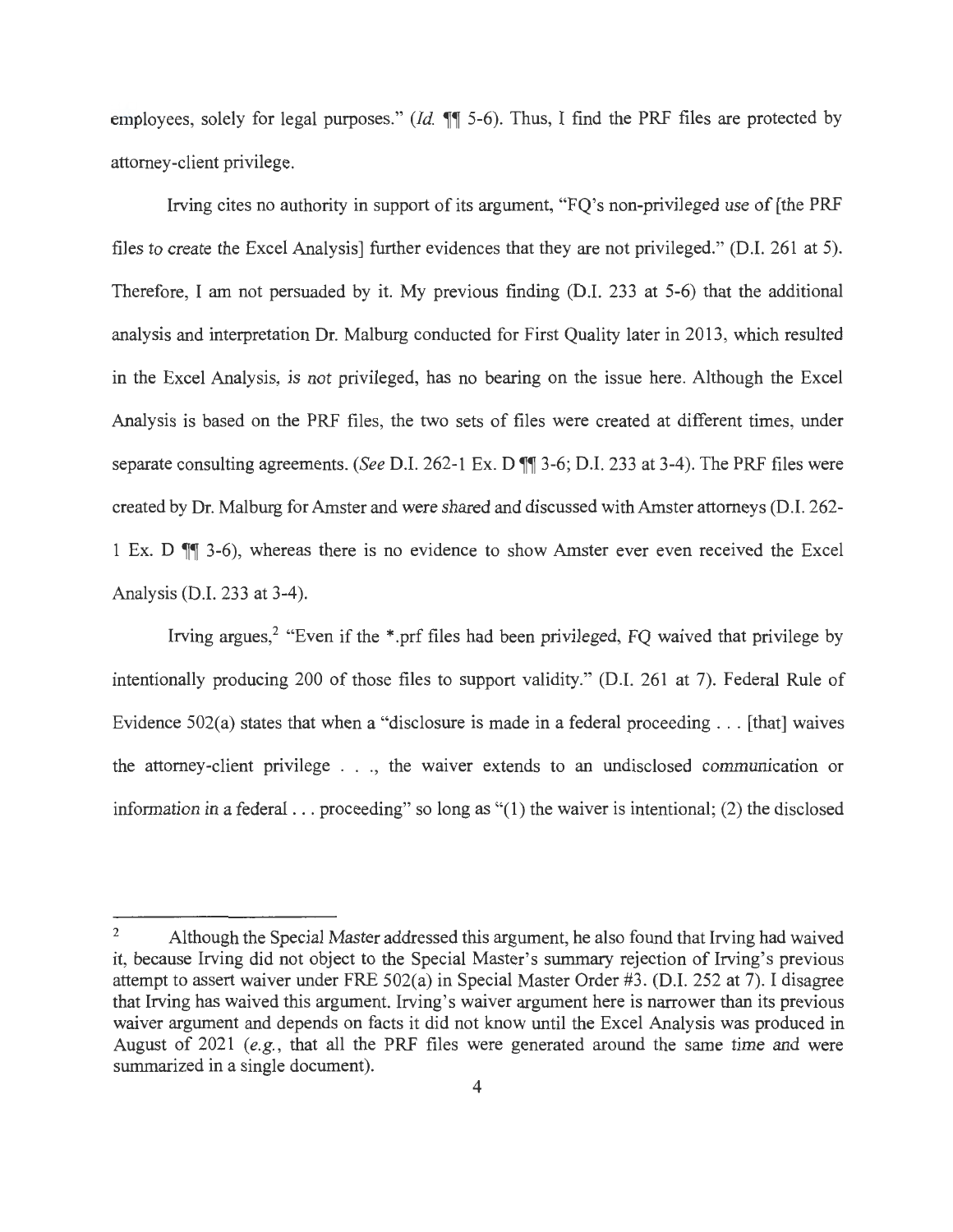and undisclosed communications or information concern the same subject matter; and (3) they ought in fairness to be considered together."

I agree with the Special Master that the "same subject matter" requirement of the second prong should be interpreted narrowly. (D.I. 252 at 8). Irving argues that all the\* .prf files referenced in the Excel Analysis "must be considered together, in context, because FQ should not be allowed to produce selected \* .prf files to distinguish certain prior art tissues while withholding \* .prf files for other prior art tissue that may disprove that distinction." (D.I. 261 at 8). FQ responds that granting Irving's request "would be no different than having First Quality tum over every privileged document having a \* .pdf extension merely because it produced non-privileged \* .pdf files during discovery." (D.I. 7 265 at 7).

I find that the Special Master's interpretation of " same subject matter" strikes the correct balance between the parties' extreme positions. *(See* D.I. 252 at 8). "If the withheld \* .prf files related to the same prior art tissues as the produced \* .prf files, then the 'same subject matter' requirement would be met." *(Id.).* The Special Master found that the withheld \* .prf files relate to different tissues than the disclosed \*.prf files, and therefore concluded FQ had not waived privilege under FRE 502(a). *(Id.)*. Irving argues, however, "FQ did not even produce all the \*.prf files for a particular tissue," and points to examples in the Excel Analysis relating to "Charmin Soft" entries. (D.I. 261 at 8 n.8 (citing D.I. 262-1 Ex. A)).

In light of this factual disagreement, I hold the following. In producing 200 \*.prf files containing raw We and Pa data for the tissues included in the Asserted Patents' Specification, FQ waived privilege over any other \* prf files referenced in the Excel Analysis pertaining to those same prior art tissues: Charmin Basic (purchased July 2012 at Walmart - Anderson), Charmin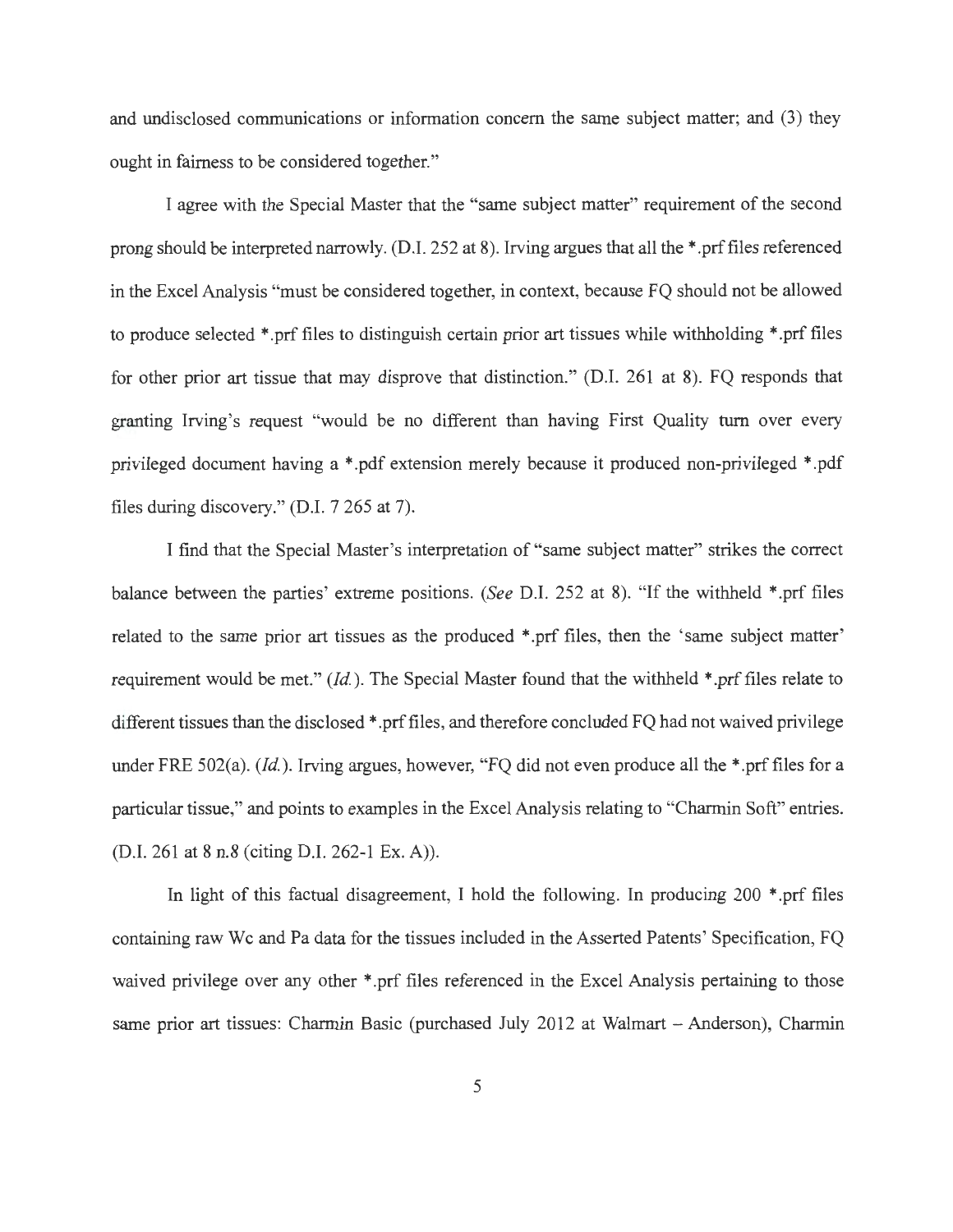Strong (purchased July 2012 at Target - Anderson), Charmin Soft (purchased June 2012 at Walmart - Anderson), Charmin Soft (purchased January 2012 at Walmart - Anderson), Charmin Strong (purchased January 2012 at Walmart - Anderson), Cottonelle Clean Care (purchased January 2012 at Walmart- Anderson), Cottonelle Ultra (purchased January 2012 at Walmart - Anderson), Comfort Care Target UP & UP Soft and Strong (purchased September 2012 at Target -Anderson). ('203 Patent at 10; D.I. 262-1 Ex. A). It does not matter if the testing was conducted on a different day, using different parameters, on a different sample from the same batch, or purportedly for a different purpose.<sup>3</sup> FQ chose to disclose some of the raw \*.prf data it had to support validity; it cannot, at the same time, selectively withhold \* .prf data from those same prior art tissues. I find that this sufficiently addresses Irving's concern regarding "the use of privilege as a weapon." (D.1. 261 at 8 (quoting *In re Teleglobe Commc 'ns Corp.,* 493 F.3d 345, 361 (3d Cir. 2007))).

Finally, I agree with the Special Master's conclusion and adopt his reasoning in full that, while the PRF files are protected attorney work product, "Irving has shown a substantial need otherwise justifying production." (D.I. 252 at 9-11). Therefore, work product doctrine does not preclude my finding that FQ must produce any of the PRF files that relate to tissues listed in Tables 2 and 3 of the Specification.

I am skeptical of FQ's representation, "The undisputed record evidence reflects that the specific \*.prf reports at issue in Irving's objection were not created for or related to prosecution of the asserted patents but rather for other purposes." (D.I. 265 at 7). The only evidence FQ cites in support of this claim is Mr. Hausig's August 19, 2021 Declaration, in which he states that the PRF files were created "solely for use in connection with obtaining necessary information for ongoing freedom to operate *and patent prosecution legal work* relating to bath tissue." (D.I. 262-1 Ex. D  $\P$ 4 (emphasis added)). Mr. Hausig's declaration clearly does not preclude the possibility that some of the PRF files were created in relation to prosecution of the Asserted Patents.